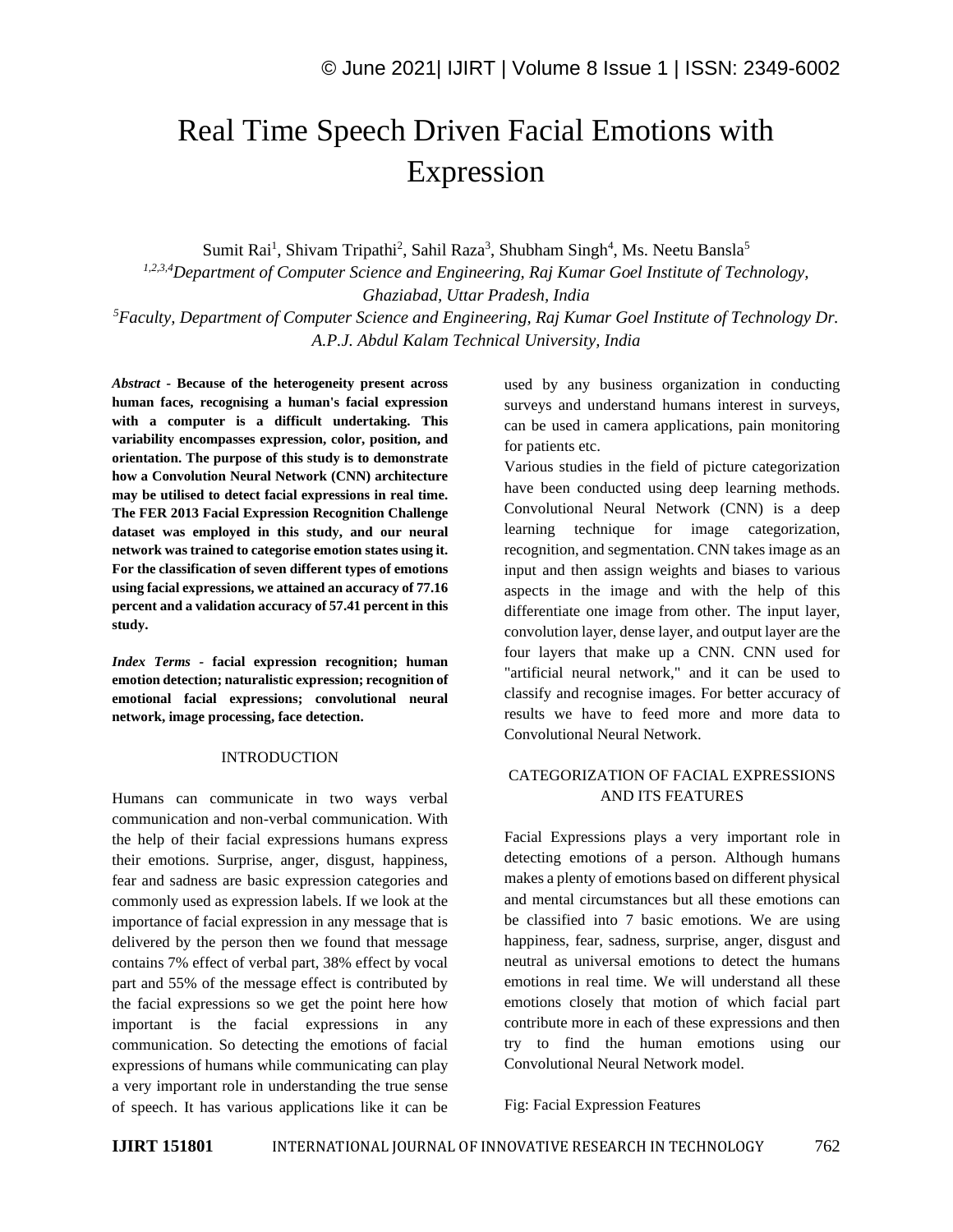

### PROPOSED METHODOLOGY

#### FER Dataset:

The Fer2013 dataset is a Kaggle-based face recognition competition that was launched at ICML 2013. Face images at a resolution of 48x48 pixels make up the data. The faces are automatically registered so that they are more or less centred in each shot and take up roughly the same amount of area. Based on the emotion displayed in the facial expression, we'd like to classify each face to one of seven groups(0=Angry, 1=Disgust, 2=Fear, 3=Happy, 4=Sad, 5=Surprise, 6=Neutral).Our training set consists of 28,709 images , test set consists of 3859 images and 3859 images used for validation purpose. Pierre-Luc Carrier and Aaron Courville developed the Fer2013 dataset as part of their ongoing scientific research.



## LIBRARIES USED

In recognizing and detecting the facial expressions of humans the libraries used by us are OpenCV, Keras and Tensorflow. Keras and Tensorflow libraries are used in this study to train our proposed CNN architecture and with the help of our deep learning model we will recognize facial expressions.

OpenCV is a open source library and widely used in processing real time images. By using it images can be processed to identify objects and faces.

Keras is one of the libraries that is used to code deep learning models and it uses tensorflow in its backend. Keras acts as an interface for tensorflow library and with the help of this neural network models can be trained and defined in just few lines of code.

#### CNN ARCHITECTURE

A CNN's architecture is divided into two parts:

- 1. 1.Feature extraction is a convolutional tool for analysing images that distinguishes and detects the different parts of the image.
- 2. A connected layer who use the output from the convolution process and predict the behavior of the image based on feature extraction done in CNN process.

There are 3 layers present in CNN architecture: 1. CONVOLUTIONAL LAYER:

This is the initial layer of the CNN architecture, and it is responsible for extracting different features from the input image. Convolution takes place between the user's input image and a M\*M-sized filter. Now we perform a dot product between the image and filter with respect to the size of filter which is M\*M. The result of dot product or output is termed as FEATURE MAP.

## 2. POOLING LAYER:

The major purpose of this layer is to shrink the feature map in order to reduce computing expenses.

#### 3. FULLY CONNECTED LAYER:

Weights and biases make up this layer. The main purpose of this layer is used to join the neurons of two different layers. It's frequently inserted in front of the output layer. Activation function is one of the important parameters of CNN model.in our CNN model we use the activation function named RELU. In our proposed CNN architecture we used the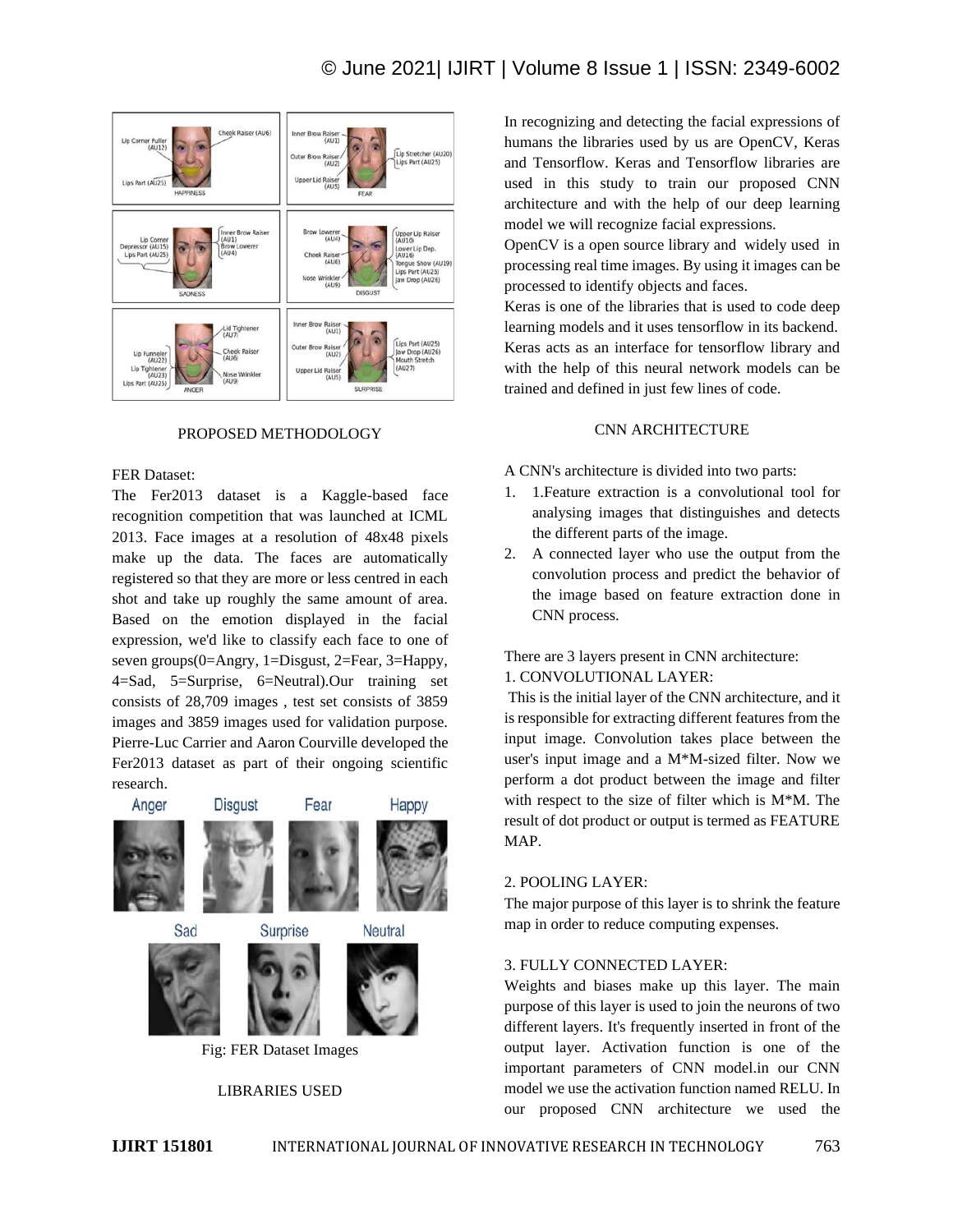# © June 2021| IJIRT | Volume 8 Issue 1 | ISSN: 2349-6002

convolutional layer of size 3\*3 which are compound together followed by pooling layer whose size was 2\*2. Now RELU activation function is applied in the hidden layers of network. RELU introduces nonlinearity in our CNN model. Each hidden layer was followed by a drop out layer and the value has been fix to 0.25.It means to avoid overfitting it randomly deactivate 25% of the nodes from hidden layers. At the end only our output layer will exist consisting different expressions of our model.



Fig: Convolution Neural Network Architecture

| Layer (type)                                    | Output Shape       |  | Param #   |
|-------------------------------------------------|--------------------|--|-----------|
| rescaling (Rescaling) (None, 48, 48, 1)         |                    |  | e         |
| random_contrast (RandomContr (None, 48, 48, 1)  |                    |  | $\bullet$ |
| random_flip (RandomFlip) (None, 48, 48, 1)      |                    |  | $\bullet$ |
| conv2d (Conv2D)                                 | (None, 48, 48, 16) |  | 160       |
| batch_normalization (BatchNo (None, 48, 48, 16) |                    |  | 64        |
| dropout (Dropout) (None, 48, 48, 16)            |                    |  | $\bullet$ |
| conv2d_1 (Conv2D) (None, 48, 48, 16)            |                    |  | 6416      |
| batch_normalization_1 (Batch (None, 48, 48, 16) |                    |  | 64        |
| dropout_1 (Dropout)                             | (None, 48, 48, 16) |  | $\bullet$ |
| conv2d_2 (Conv2D)                               | (None, 48, 48, 16) |  | 2320      |
| batch_normalization_2 (Batch (None, 48, 48, 16) |                    |  | 64        |

| batch_normalization_2 (Batch (None, 48, 48, 16) |              |                    | 64                    |
|-------------------------------------------------|--------------|--------------------|-----------------------|
| dropout_2 (Dropout)                             |              | (None, 48, 48, 16) | ø                     |
| max_pooling2d (MaxPooling2D) (None, 24, 24, 16) |              |                    | $\boldsymbol{\theta}$ |
| conv2d_3 (Conv2D)                               |              | (None, 24, 24, 16) | 2328                  |
| batch_normalization_3 (Batch (None, 24, 24, 16) |              |                    | 64                    |
| dropout_3 (Dropout)                             |              | (None, 24, 24, 16) | $\blacksquare$        |
| conv2d_4 (Conv2D)                               |              | (None, 24, 24, 16) | 2328                  |
| batch_normalization_4 (Batch (None, 24, 24, 16) |              |                    | $-64$                 |
| dropout_4 (Dropout)                             |              | (None, 24, 24, 16) | ø                     |
| flatten (Flatten)                               | (None, 9216) |                    | ø                     |
| dropout_5 (Dropout)                             | (None, 9216) |                    | ø                     |
| dense (Dense)                                   | (None, 256)  |                    | 2359552               |
| dense_1 (Dense)                                 | (None, 128)  |                    | 32896                 |
| dense_2 (Dense)                                 | (None, 7)    |                    | 983                   |

| dense_1 (Dense)             | (None, 128) | 32896                                                               |
|-----------------------------|-------------|---------------------------------------------------------------------|
| dense_2 (Dense)             | (None, 7)   | 903                                                                 |
| Total params: 2,407,207     |             | R 또 한 한 분 분 분 변 한 번 한 번 한 번 한 번 한 번 한 번 이 선 전 선 선 선 선 선 선 선 선 선 선 선 |
| Trainable params: 2,407,047 |             |                                                                     |
| Non-trainable params: 160   |             |                                                                     |
|                             |             |                                                                     |

Fig: CNN Architecture Summary

#### NEURAL NETWORK TRAINING

In preprocessing of data we have splitted the datasets into 3 parts train, validation and test and then converted it into string of list of integers.

| train shape: (28709, 3),     |  |
|------------------------------|--|
| validation shape: (3589, 3), |  |
| test shape: (3589, 3)        |  |

We can see the distribution of datasets on train, validation and test from the below bar graph and on the top of their x- axis bar each class of these datasets are written.



Fig: Bar-plot class distribution of train, value and test

#### REAL TIME TESTING

The trained model is tested with real-time data once our proposed CNN architecture has been trained. The system prepossesses real-time photos as soon as they are supplied to it. It means that whenever the system receives a picture of any size, it converts it to a 48\*48 sized image. The Haar Cascade Classifier is used by the model to recognise the faces in the image. A Haar classifier, often called a Haar cascade classifier, is a machine learning object recognition system that can identify objects in photos and movies. After then, it's mostly the region of interest that's cropped. The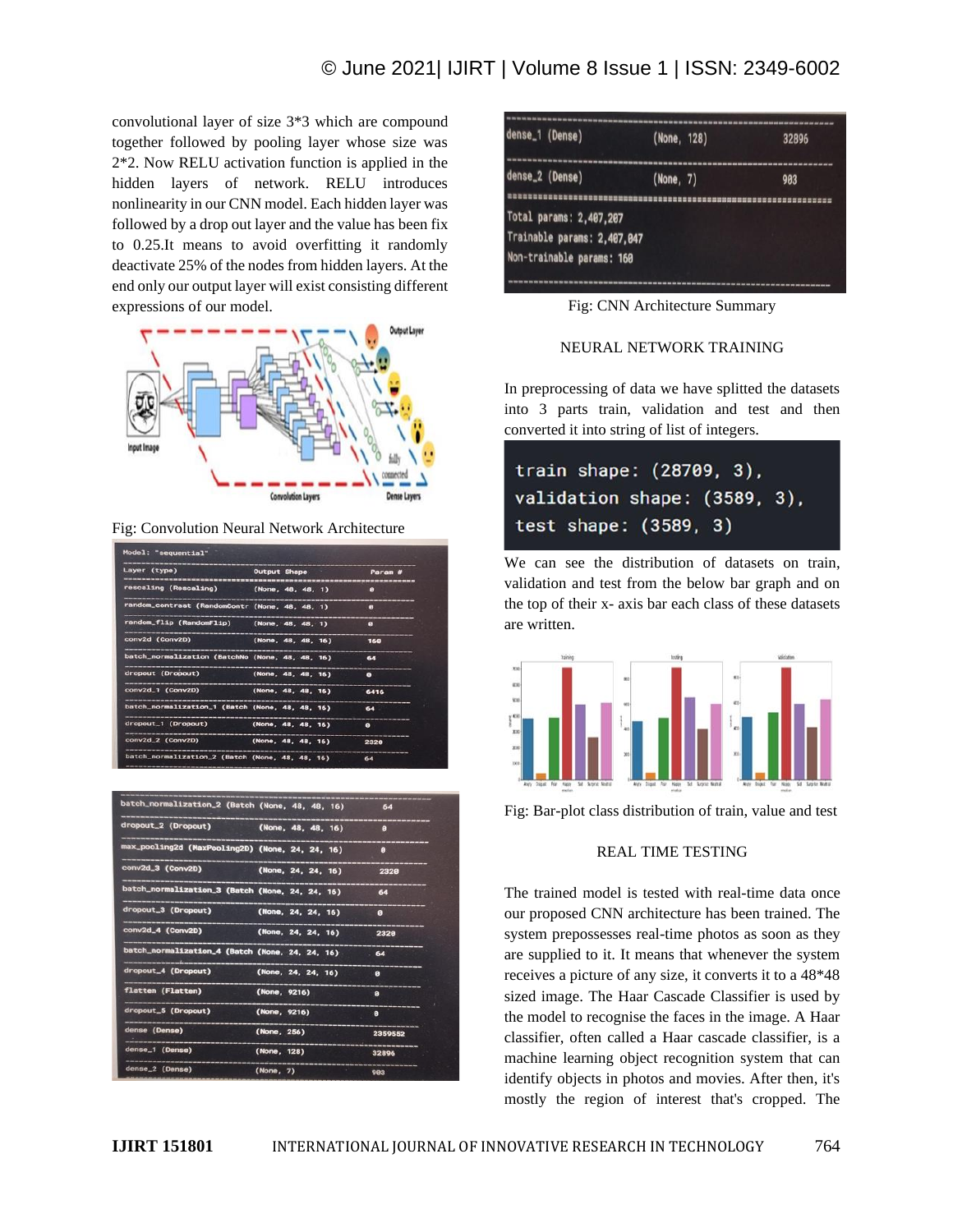system turns the RGB image, which has three colours red, green, and blue, to a grey image, which contains only one colour, because the model was trained on grayscale images. The machine will next apply image normalisation to the image to make the categorization task easier. The data will next be classified using our proposed Convolutional Neural specification.

#### RESULT

In this study, we have used keras and tensorflow libraries to train our CNN architecture model. CNN based architecture gives the best result as they can learn and select features automatically and give good results.

With the help of the ConvLayer specific features can learn from new dataset so specific features play an important role in improving accuracy. The more data we provide to our deep learning model we will get more accuracy.

When we have tested our model in predicting the human emotions then we found that we have achieved training accuracy of 77.16% and validation accuracy of 57.41 %.



Fig: Performance metrics of proposed architecture

### **CONCLUSION**

This paper gives an effective method for finding the seven basic emotions of human in real time using facial expressions. In this study, we have used CNN to train our model and achieve high accuracy. Now our model is able to predict human emotions but this topic can be further researched and studied and using different algorithms and image processing techniques more accurate models can be built. Although this model gives good result with commendable accuracy but some improvements can be made in some areas like we can add more data in each class to get more accurate results as we know more data given to deep learning models more accuracy is obtained. The area of emotion recognition is gaining popularity in various domains like software engineering, gaming and education. This emotion detection can be used by medical teams for better therapy of patients by understanding their emotions and it can also be used in understanding the consumer reviews in hotels, restaurant and it can also be used in various other fields. This paper presented a detailed approach and technique for detecting human emotions in real time although it can further be improved using different techniques.

# REFERENCES

- [1] SHAN LI AND WEILONG DENG, "DEEP FACIAL EXPRESSION RECOGNITION: A SURVEY", ARXIV:1804.08348V2 [CS.CV] 22 OCT 2018.
- [2] DEEPESH LEKHAK, "FACIAL EXPRESSION RECOGNITION SYSTEM USING CONVOLUTIONAL NEURAL NETWORK", TRIBHUWAN UNIVERSITY INSTITUTE OF ENGINEERING.
- [3] MAJA PANTIC AND LEON J.M. ROTHKRANTZ"AUTOMATIC ANALYSIS OF FACIAL EXPRESSIONS: THE STATE OF ART".
- [4] TAWSIN UDDIN AHMED, MAHAMMAD NEWAJ JAMIL, MOHAMMAD SHAHADAT HOSSAIN, KARL ANDERSON AND MOHAMMED SAZZAD HOSSAIN "AN INTEGRATED REAL-TIME DEEP LEARNING AND BELIEF RULE BASED INTELLIGENT SYSTEM TO ASSES FACIAL EXPRESSION UNDER UNCERTAINITY".
- [5] DANIEL LLATAS SPIERS, "FACIAL EMOTION DETECTION USING DEEP LEARNING".
- [6] B. HASANI AND M. H. MAHOOR, "FACIAL EXPRESSION RECOGNITION USING ENHANCED DEEP 3D CONVOLUTIONAL NEURAL NETWORKS," IN PROCEEDINGS OF CVPRW. IEEE, 2017.
- [7] TIANYUAN CHANG, GUIHUA WEN, YANG HU, JIAJIONG MA "FACIAL EXPRESSION RECOGNITION BASED ON COMPLEXITY PERCEPTION CLASSIFICATION".